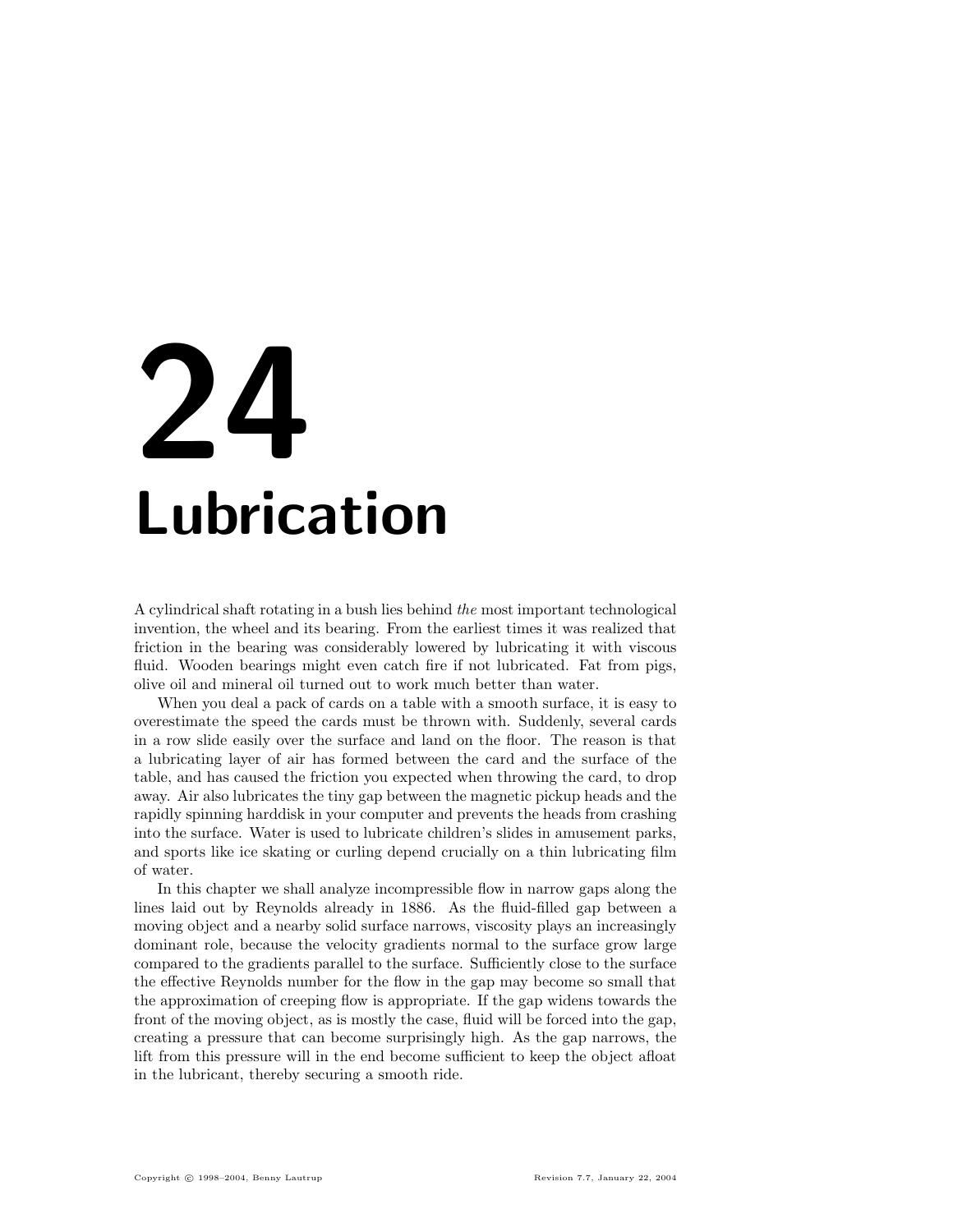

Object moving close to a nearly planar boundary. The gap is assumed to be so narrow that creeping flow conditions prevail.

# 24.1 Lift and drag near a boundary

Far from any boundaries, the flow around an object of size  $L$  moving with velocity U through an otherwise stationary fluid of density  $\rho$  and viscosity  $\eta$  is characterized by the Reynolds number

$$
\text{Re} \approx \frac{\rho UL}{\eta} \tag{24-1}
$$

In many everyday situations — running, swimming, driving, washing dishes or babies — the Reynolds number is very large,  $Re \gg 1$ , and the flow may be considered nearly ideal (see chapter 16).

A body moving with velocity U near a stationary solid boundary will generate large fluid stresses, because the no-slip condition forces the fluid velocity to change from 0 to U across the narrow gap between the body and the boundary. The typical width  $d$  of the gap is assumed to be much smaller than the extent L of the body,  $d \ll L$ , and the body is assumed to have a reasonably smooth surface without sharp protrusions, such that the width only varies slowly along the gap.

## Condition for creeping flow

The effective Reynolds number in the gap may as usual be estimated from the actual ratio between the advective and viscous forces

$$
\frac{|\rho(\mathbf{v} \cdot \nabla)\mathbf{v}|}{|\eta \nabla^2 \mathbf{v}|} \approx \frac{\rho U^2 / L}{\eta U / d^2} = \left(\frac{d}{L}\right)^2 \text{Re}.
$$
 (24-2)

Whereas the numerator is characterized by the velocity derivative along the gap, the Laplacian in the denominator is completely dominated by the double derivatives across the gap. The estimate shows that even if the free-flow Reynolds number  $(24-1)$  is large, viscous forces will dominate the flow in the gap when the distance d becomes sufficiently small. This happens for  $d \leq \delta$  where

$$
\delta = \frac{L}{\sqrt{\text{Re}}}
$$
 (24-3)

In chapter 25 we shall see that  $\delta$  is a measure of the thickness of the boundary layer that surrounds a moving body. The above inequality thus shows that the conditions for creeping flow are fulfilled when the gap lies well inside the boundary layer.

Example 24.1.1: A playing card roughly 10 cm in size skimming through the air over a table at roughly 1 m s<sup>-1</sup>, has Re  $\approx 10^4$  and thus  $\delta \approx 1$  mm. The condition for creeping flow is fulfilled when the distance to the table is somewhat less than  $\delta$ , for example 0.3 mm.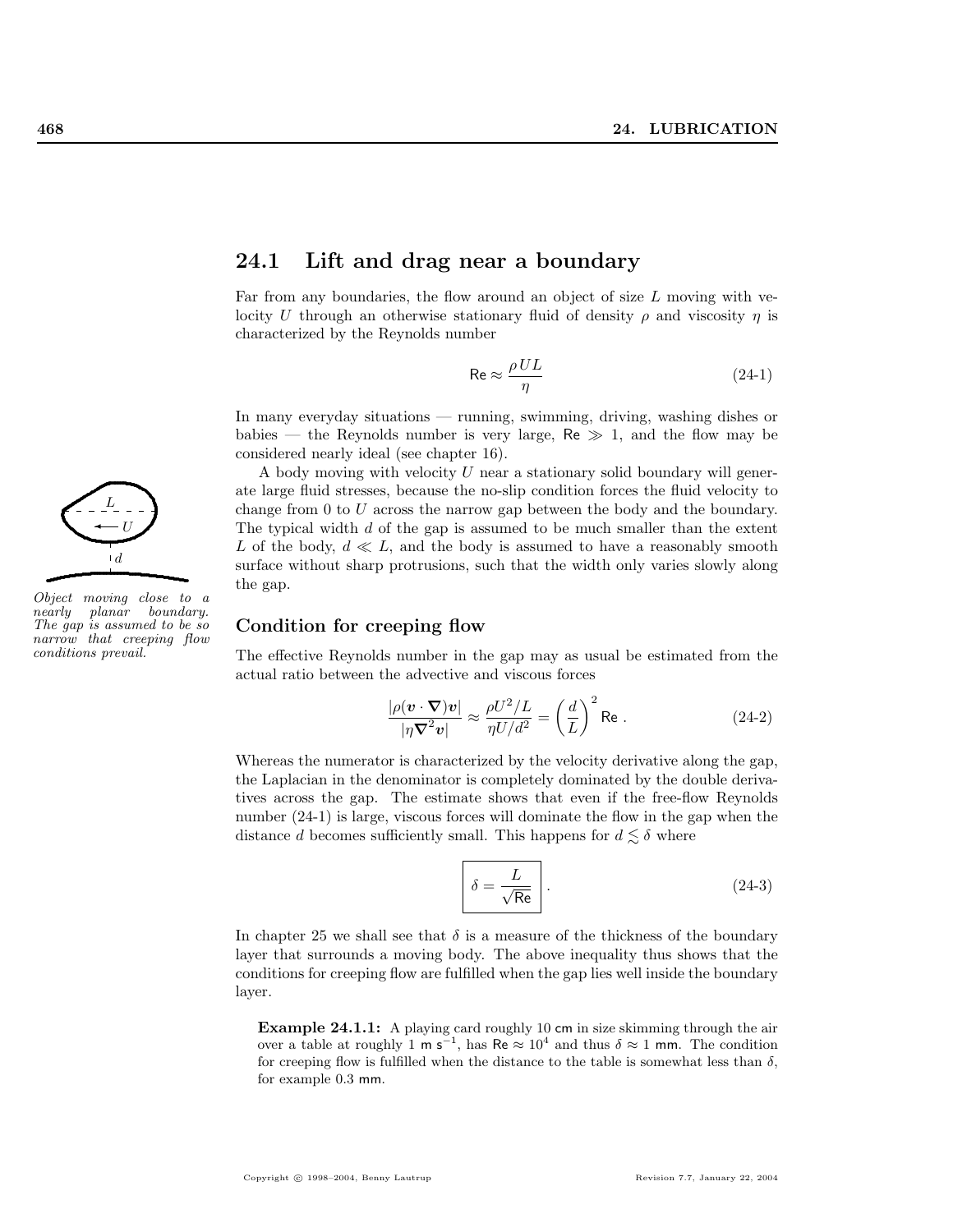# Lift

If the boundary is assumed to be planar and moving with velocity  $U$ , whereas the body is stationary, we may as before use the equations for steady creeping flow (20-1). The flow in the gap will generate a pressure force, or lift  $\mathcal{L}$ , that may drive the body away from (or towards) the boundary. The magnitude of the lift can be estimated from the field equation for creeping flow,  $\nabla p = \eta \nabla^2 v$ . Since the double derivatives orthogonal to the flow dominate the Laplacian, we estimate  $|\nabla p| \approx \eta U/d^2$ . Multiplying with the length of the gap, L, we obtain the magnitude of the pressure variations along the gap,  $|\Delta p| \approx \eta U L/d^2$ . Finally multiplying with the gap area  $A$ , we get for the lift

$$
\mathcal{L} \approx f \frac{\eta U L A}{d^2} \,, \tag{24-4}
$$

where  $f$  is a dimensionless prefactor, depending on the orientation of the body and expected to be at most of order unity. The flow around around the upper part of the body will also cause lift, but the lift from the fluid in the gap will always dominate in the limit of  $d \to 0$ , because of the denominator.

For simplicity we shall assume that the underside of the body is reasonably flat, forming an *angle of attack*  $\alpha$  with the boundary. The sign of this angle is chosen to be positive when the gap widens towards the front of the body, and intuitively one expects in this case a positive lift that drives the body away from the boundary. For vanishing angle of attack, the flow will essentially become planar velocity-driven Couette flow (see page 331), and no lift is generated. For negative angle of attack the lift is expected to be negative, causing the body be sucked towards the boundary rather than pushed away from it.

These arguments indicate that the prefactor in the leading approximation should be proportional to the angle of attack,  $f \sim \alpha$ . Taking into account that the magnitude of this angle is limited by the requirement that the body should not touch the ground, *i.e.*  $|\alpha| \leq 2d/L$ , we estimate that

$$
f \approx \alpha \frac{L}{2d} \ . \tag{24-5}
$$

The calculations in section 24.3 will confirm that this estimate is essentially correct.

**Example 24.1.2:** A playing card with mass  $M \approx 1$  gram and length  $L \approx 10$  cm is thrown with velocity  $U = 1$  m s<sup>-1</sup> over the surface of a table. Provided the table surface is smooth, the card will sink into the boundary layer and get sufficient lift to fly without ever touching the table. Taking the shape factor  $f \approx 0.1$ , the lift equals the weight for  $d \approx 0.3$  mm. The corresponding angle of attack becomes  $\alpha \approx 0.3^{\circ}$ . The card probably has to bend slightly upwards for steady lift to be generated. Professional card players avoid bending their cards and also cover the table with rough green felt cloth. You never see a card skimming the table surface and land on the floor in their company.



 $\overline{\phantom{a}}$ 

L

the boundary moves with velocity U, the object is stationary.



Body with relatively flat underside and a small positive angle of attack  $\alpha$ . In this case the lift will be upwards. The rear of the body will touch the ground at the rear if  $\alpha \frac{1}{2}L \approx d$  where d is the average width.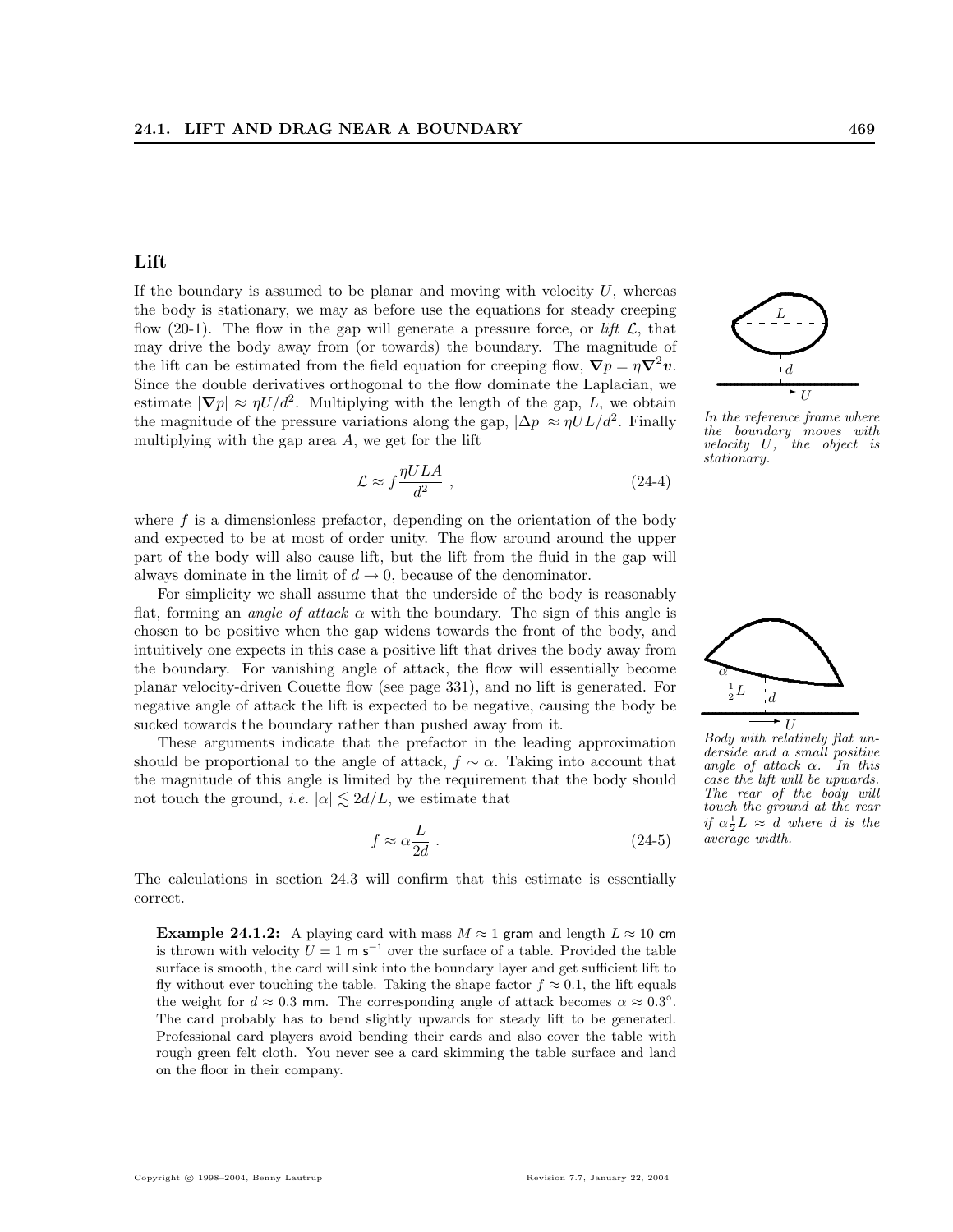#### Skin drag

In the gap the orthogonal velocity gradient is  $U/d$ , so that the shear stress becomes  $\sigma \approx \eta U/d$ . Multiplying with the effective area A of the gap, we obtain an estimate for the *skin drag* on the body from fluid friction in the gap,

$$
\mathcal{D}_{\text{skin}} \approx \sigma A \approx \frac{\eta UA}{d} \ . \tag{24-6}
$$

The linear variation with velocity is as discussed before (section 20.1) characteristic of creeping flow. As for lift, there will also be drag from the flow around the body outside the gap, but the drag from the fluid in the gap will always dominate over other drag in the limit of  $d \to 0$ , because of the denominator.

Both lift and skin drag grow with decreasing gap size, but the lift grows faster than the drag and eventually comes to dominate it. The ratio of lift to skin drag is estimated by

$$
\frac{\mathcal{L}}{\mathcal{D}_{\text{skin}}} \approx f \frac{L}{d} \approx \frac{1}{2} \alpha \left(\frac{L}{d}\right)^2 \tag{24-7}
$$

This shows that if the angle of attack is sufficiently small,  $\alpha \leq 2(d/L)^2$ , the drag may actually dominate the lift, but that requires careful tuning of the angle of attack, which is usually not possible.

Example 24.1.3: For the playing card of example 24.1.2, the actual ratio of lift to skin drag is  $\mathcal{L}/\mathcal{D}_{\text{skin}} \approx 30$ . They would become equal for  $f \approx d/L$ , and from the balance of lift (24-4) and weight  $Mg_0$ , we get the flying height  $d \approx 20 \ \mu \text{m}$ . The corresponding angle of attack becomes minuscule,  $\alpha \approx 5 \times 10^{-6}$  degrees.

#### Form drag

Besides frictional skin drag there will also be a form drag from the pressure variations in the gap. The form drag may be estimated from the angle of attack and the lift,

$$
\mathcal{D}_{\text{form}} \approx \alpha \mathcal{L} \tag{24-8}
$$

Since the lift itself is proportional to  $\alpha$ , the form drag will always be positive, independently of the sign of  $\alpha$ . Drag forces should, of course, never be able to accelerate a body.

Contrary to the skin drag, which (to leading order) is independent of the angle of attack, the form drag is quadratic in  $\alpha$  and vanishes for  $\alpha = 0$ . Using the estimates above we obtain the ratio of form to skin drag

$$
\frac{\mathcal{D}_{\text{form}}}{\mathcal{D}_{\text{skin}}} \approx \alpha f \frac{L}{h} \approx 2f^2 \ . \tag{24-9}
$$

Since this is at most of order unity, we conclude that although the form drag for fixed  $\alpha$  varies like  $1/h^3$ , it can never really win over skin drag because of the geometrical constraints.



The pressure acts orthogonally to the surface and gives rise to vertical lift as well as horizontal form drag.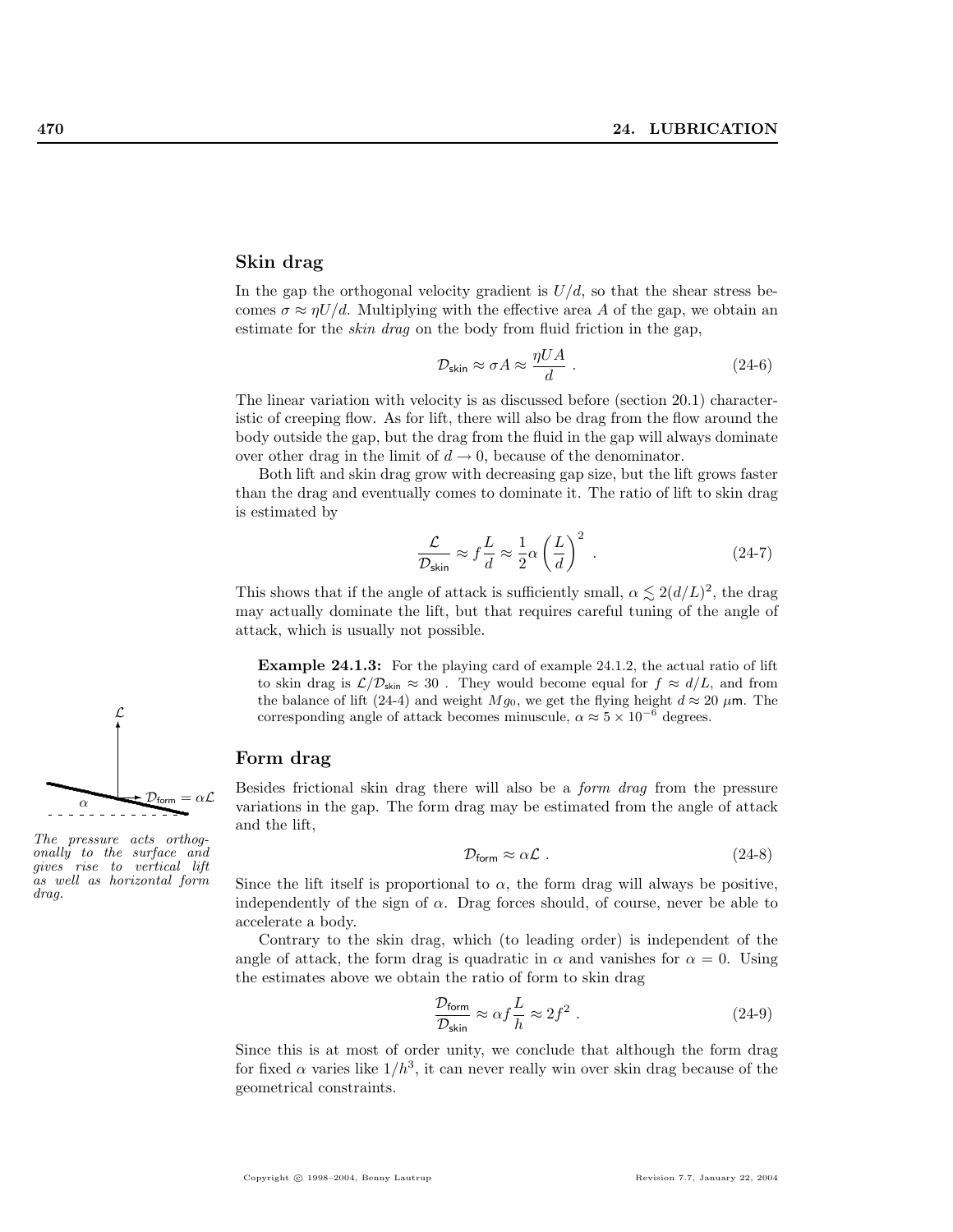Example 24.1.4: Magnetic read/write head design. The continued sophistication in the design of read/write heads and platter surfaces has been a major cause for the enormous improvement in harddisk performance over the last 30 years. A typical modern (2002) harddisk has a diameter of about 9 cm and runs at a speed of about 7, 000 rpm, leading to average platter surface speeds of  $U \approx 16$  m s<sup>-1</sup>  $\approx 60$  km h<sup>-1</sup>. The read/write heads sit on the tip of an actuator arm that can roam over the rotating platters and exchange data with the magnetic surfaces. A typical read/write head is formed as a flat wing or "slider" with size  $L \approx 1$  mm, for which the Reynolds number comes to about Re  $\approx 1,000$ , and the maximal gap size for creeping flow comes to  $\delta \approx 30 \mu$ m. The need for increased data density demands smaller and smaller flying height for the heads. Today the typical flying height is  $d \approx 0.15 \mu m$  (and even smaller), implying that the head flies deeply inside the boundary layer. At this height the maximal angle of attack becomes  $\alpha_{\text{max}} = 2d/L \approx 0.017$  degrees, and assuming  $f = 0.3$ , the actual angle of attack is  $\alpha \approx 0.005$  degrees. The lift force on the head becomes  $\mathcal{L} \approx 4$  N, corresponding to a weight of 400 g, which must be provided by the elastic actuator arm. The ratio of form to skin drag is  $\mathcal{D}_{form}/\mathcal{D}_{skin} \approx 0.2$  and the ratio of lift to skin drag  $\mathcal{L}/\mathcal{D}_{\text{skin}} \approx 2000$ . The average excess pressure in the gap becomes surprisingly high,  $\Delta p \approx \mathcal{L}/A \approx 4 \times 10^6$  Pa = 40 bar, and this actually invalidates the tacit assumption of incompressible flow that we have made in the estimates.

# 24.2 Flow in a narrow gap

Creeping 'flight' near a solid boundary is much more amenable to analytic calculations than real aerodynamics (see chapter 27). For simplicity we shall disregard the third dimension and consider an essentially infinitely long stationary two-dimensional 'wing' and choose a coordinate system with the z-axis along the wing. The ground is chosen to be perfectly flat, given by  $y = 0$  for all x (and z), moving with constant velocity U along x. The height of the wing above the ground is  $y = h(x)$  (for all z). It should be small enough for the creeping approximation to be valid everywhere in the gap, and it should vary slowly along the gap, *i.e.*  $|\alpha(x)| \ll 1$ . The local angle of attack  $\alpha(x) = -h'(x)$  must in other words be small.

# The gap equations

Keeping only the dominant derivatives after  $y$  in the Laplacian of (20-1), we obtain the simplified equations for the flow in the gap,

$$
\frac{\partial p}{\partial x} = \eta \frac{\partial^2 v_x}{\partial y^2} \tag{24-10a}
$$

$$
\frac{\partial p}{\partial y} = \eta \frac{\partial^2 v_y}{\partial y^2} \tag{24-10b}
$$

$$
\frac{\partial v_y}{\partial y} = -\frac{\partial v_x}{\partial x} \tag{24-10c}
$$

where the last is the continuity equation.

slider ✂ ✂  $\diagup$ ☎ ☎  $\searrow$  $\overline{\phantom{0}}$  $\overline{\phantom{0}}$  $\overline{\phantom{0}}$  $\overline{\phantom{0}}$ ∥ ☎ r actuator arm platter head  $\overline{\phantom{a}}$ 

Sketch of the head-to-disk interface in a harddisk. The platter rotates towards the left and drags air into the gap between the slider and the surface, and thereby prevents the slider from touching the platter. The elastic actuator arm counteracts the lift force from the air in the gap. The head itself is here positioned at the rear end of the slider.



Local geometry of creeping 'flight'. The 'ground' ing 'flight'. The 'ground'<br>and the 'air' move with velocity U relative to the 'wing' which flies at height  $y = h(x)$ . The local angle of attack is  $\alpha(x) = -h'(x)$ .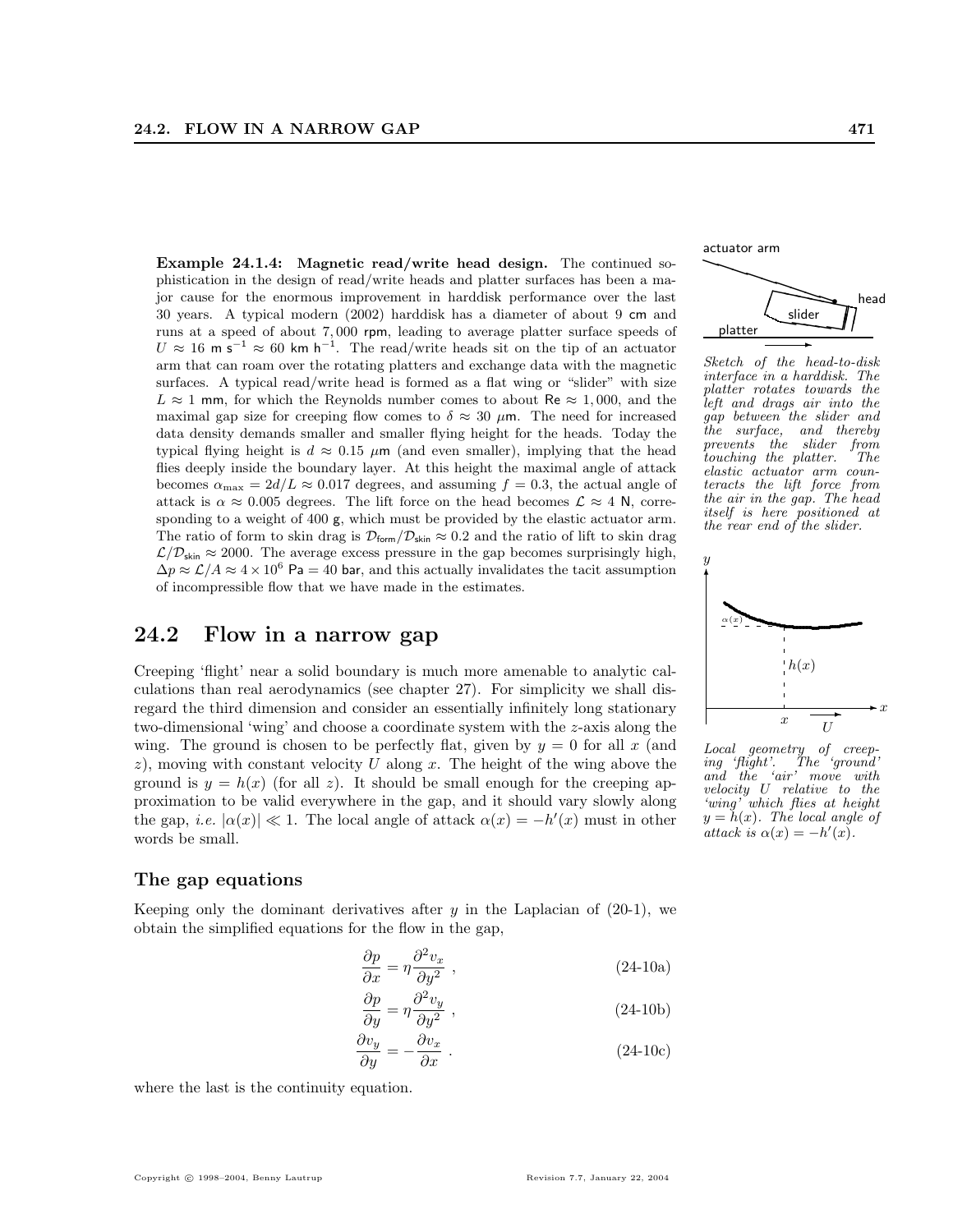The second equation (24-10b) may be solved immediately with the result

$$
p(x,y) = P(x) + \eta \frac{\partial v_y(x,y)}{\partial y} = P(x) - \eta \frac{\partial v_x(x,y)}{\partial x}, \qquad (24-11)
$$

where  $P(x)$  is an arbitrary function that depends only on x. Inserting this in  $(24-10a)$  and dropping again the second order derivative of  $v_x$  after x, we obtain

$$
\left[ \eta \frac{\partial^2 v_x(x, y)}{\partial y^2} = P'(x) \right]. \tag{24-12}
$$

With boundary conditions  $v_x = U$  at  $y = 0$  and  $v_x = 0$  at  $y = h(x)$ , the solution is

$$
v_x(x,y) = \frac{U}{h(x)}(h(x) - y) - \frac{P'(x)}{2\eta}y(h(x) - y) .
$$
 (24-13)

For any  $x$ , the solution is basically velocity-driven planar flow  $(18-6)$  superposed with pressure-driven planar flow (19-8). The only difference is that now the plate distance  $h(x)$  and the pressure gradient  $P'(x)$  may both vary with x.

## Solution

The moving "ground" at  $y = 0$  drags fluid in the direction of positive x. The total discharge rate  $Q$  (per unit of length in the  $z$ -direction) becomes,

$$
Q = \int_0^{h(x)} v_x(x, y) dy = \frac{1}{2} Uh(x) - \frac{P'(x)h(x)^3}{12\eta} .
$$
 (24-14)

But  $Q$  must be independent of x because of the incompressibility of the fluid, so that we may solve for the pressure gradient

$$
P'(x) = 6\eta \left(\frac{U}{h(x)^2} - \frac{2Q}{h(x)^3}\right).
$$
 (24-15)

For a given gap shape  $h(x)$  this may be integrated to get the pressure. Eliminating the pressure gradient in the velocity, we find

$$
v_x = U \frac{(h-y)(h-3y)}{h^2} + Q \frac{6y(h-y)}{h^3}.
$$
 (24-16)

Here we have for clarity suppressed the explicit dependence on  $x$  which is now entirely due to the slowly varying gap height  $h(x)$ . Finally, we insert  $v_x$  into the continuity equation  $(24-10c)$  and integrate over y with the boundary condition  $v_y = 0$  for  $y = 0$ , to obtain

$$
v_y = 2\alpha \left(\frac{U}{h^3} - \frac{3Q}{h^4}\right) y^2 (h - y) \qquad (24-17)
$$

where  $\alpha(x) = -h'(x)$  is the local angle of attack.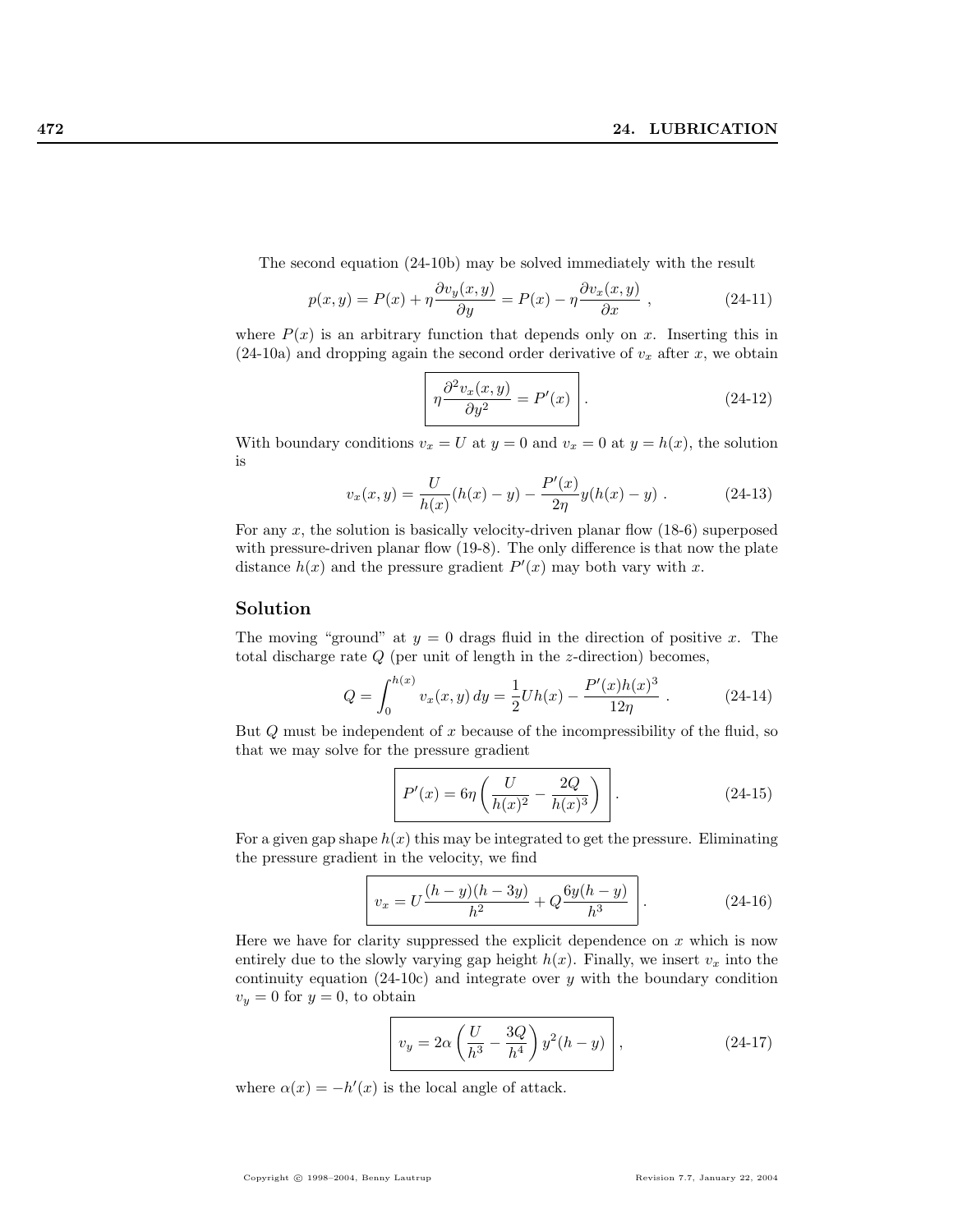#### Flow reversal

The discharge rate Q must be proportional to the ground velocity U because of the linearity of the equations of creeping flow (20-1). The actual relation between Q and U depends on the shape of the gap. For a flat plate with constant gap height,  $h(x) = d$ , the planar flow solution (18-6) yields  $Q = U d/2$ . In the general case it is convenient to define the parameter

$$
h_0 = \frac{2Q}{U},\qquad(24-18)
$$

which has dimension of length. It represents the equivalent height of a planar gap that would carry the same discharge rate as the actual gap, and is related but not equal to the average gap height d.

The pressure gradient may now be written

$$
P' = \frac{6\eta U}{h^2} \left( 1 - \frac{h_0}{h} \right) , \qquad (24-19)
$$

and we conclude that in regions where the gap height  $h(x)$  is greater than  $h_0$ , the pressure will rise, whereas it will fall in regions where  $h(x)$  is smaller. Intuitively, we expect  $h_0$  to be larger than the smallest gap height, implying that there will always be a region with negative pressure gradient.

Then the 'horizontal' velocity field may similarly be written

$$
v_x = U\left(1 - \frac{y}{h}\right)\left(1 - \frac{3y}{h}\left(1 - \frac{h_0}{h}\right)\right) \tag{24-20}
$$

Evidently the last factor is positive for small  $y$ , but may vanish and become negative at  $y = y_0$ , where

$$
y_0 = \frac{1}{3} \frac{h}{1 - \frac{h_0}{h}} \tag{24-21}
$$

When this point happens to lie in the gap, *i.e.* for  $0 < y_0 < h(x)$ , the fluid close to the stationary plate will flow *against* the direction of ground motion. Evidently this is only possible for  $1 - h_0/h > 1/3$ , or

$$
h(x) > \frac{3}{2}h_0\tag{24-22}
$$

In regions where flow reversal occurs, "rollers" of counter-rotating fluid will appear. Typically, this happens when the gap widens locally. Since the discharge rate is mostly determined by the narrow parts of the gap, the equivalent height  $h_0$  will be considerably lower than the maximal height of the bump, permitting the above inequality to be fulfilled. In the two following sections we shall find the explicit conditions for the appearance of flow reversal.



Sketch of the pressure  $P(x)$ under the wing in relation to  $h_0$ .



Pattern of flow reversal under a periodic wing given by  $h(x) = 1 - 0.6 \cos x$ .  $\check{A}$  roller forms under each bump, here shown in the interval  $0 \leq x \leq 2\pi$ .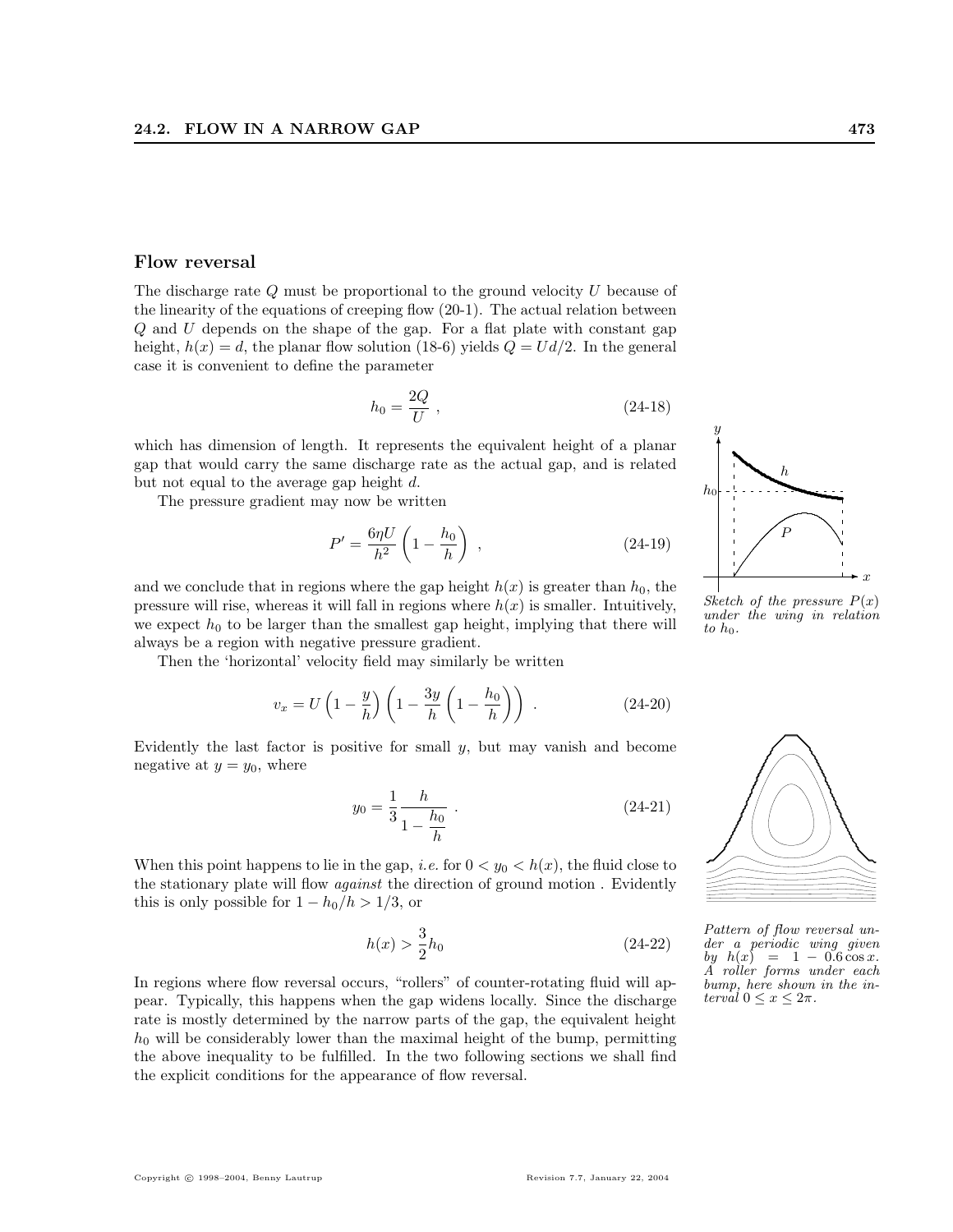

Geometry of flat wing with constant angle of attack  $\alpha$  and average height d. Varying α rotates the wing around its midpoint.



The pressure  $P(x)$  under the flat wing has to be the same in front and in back, so that it has to rise and then fall back again.

# 24.3 Flat wing

Up to this point, everything has been valid for an arbitrary wing shape. We shall now specialize to the case of a flat wing with constant angle of attack  $\alpha$  and average height d,

$$
h(x) = d - \alpha x \tag{24-23}
$$

with  $-L/2 \leq x \leq L/2$ . Instead of the parameters  $\alpha$  and d, it may be more convenient to specify the extreme heights,  $d_1$  and  $d_2$ , at the front and back of the wing. The average height is then  $d = (d_1 + d_2)/2$  and the angle of attack  $\alpha = (d_1 - d_2)/L$ . It is also convenient to define the dimensionless parameter

$$
\gamma = \frac{\alpha L}{2d} = \frac{d_1 - d_2}{d_1 + d_2} \,,\tag{24-24}
$$

which ranges over the interval,  $-1 < \gamma < 1$ .

# Pressure and lift

The pressure gradient (24-15) may now immediately be integrated to

$$
P(x) = P_0 + \frac{6\eta}{\alpha} \left( \frac{U}{h(x)} - \frac{Q}{h(x)^2} \right) ,
$$
 (24-25)

where  $P_0$  is a constant. The flat wing is assumed to fly in a fluid which would have constant pressure, were it not for the disturbance created by the wing itself. The pressure must for this reason be (nearly) the same in both ends of the wing, or  $P(-L/2) = P(L/2)$ , and this condition fixes the discharge rate to

$$
Q = U \frac{d_1 d_2}{d_1 + d_2} = \frac{1}{2} U d (1 - \gamma^2) \tag{24-26}
$$

As expected, the discharge rate vanishes, if either end of the wing touches the ground,  $|\gamma|=1$ . The constant  $P_0$  is chosen such that the pressure vanishes at either end of the wing

$$
P_0 = -\frac{6\eta U}{\alpha (d_1 + d_2)}\,. \tag{24-27}
$$

The total lift from the gap pressure becomes for a wing of 'span' S and area  $A = LS$ ,

$$
\mathcal{L} = \int_{-L/2}^{L/2} P(x) S dx = \frac{\eta U L A}{d^2} \frac{3}{2\gamma^2} \left( \log \frac{1+\gamma}{1-\gamma} - 2\gamma \right) . \tag{24-28}
$$

The  $\gamma$ -dependent factor on the right, called f in eq. (24-4), represents the influence of the shape and orientation of the wing. The lift changes sign under  $\gamma \to -\gamma$ as expected, and converges for  $\gamma \to 0$  on the estimate (24-5),  $f = \gamma = \alpha L/2d$ . The linear region where  $f \approx \gamma$  extends over the interval  $-0.7 < \gamma < 0.7$  and is a very good approximation in most cases of interest (see fig. 24.1).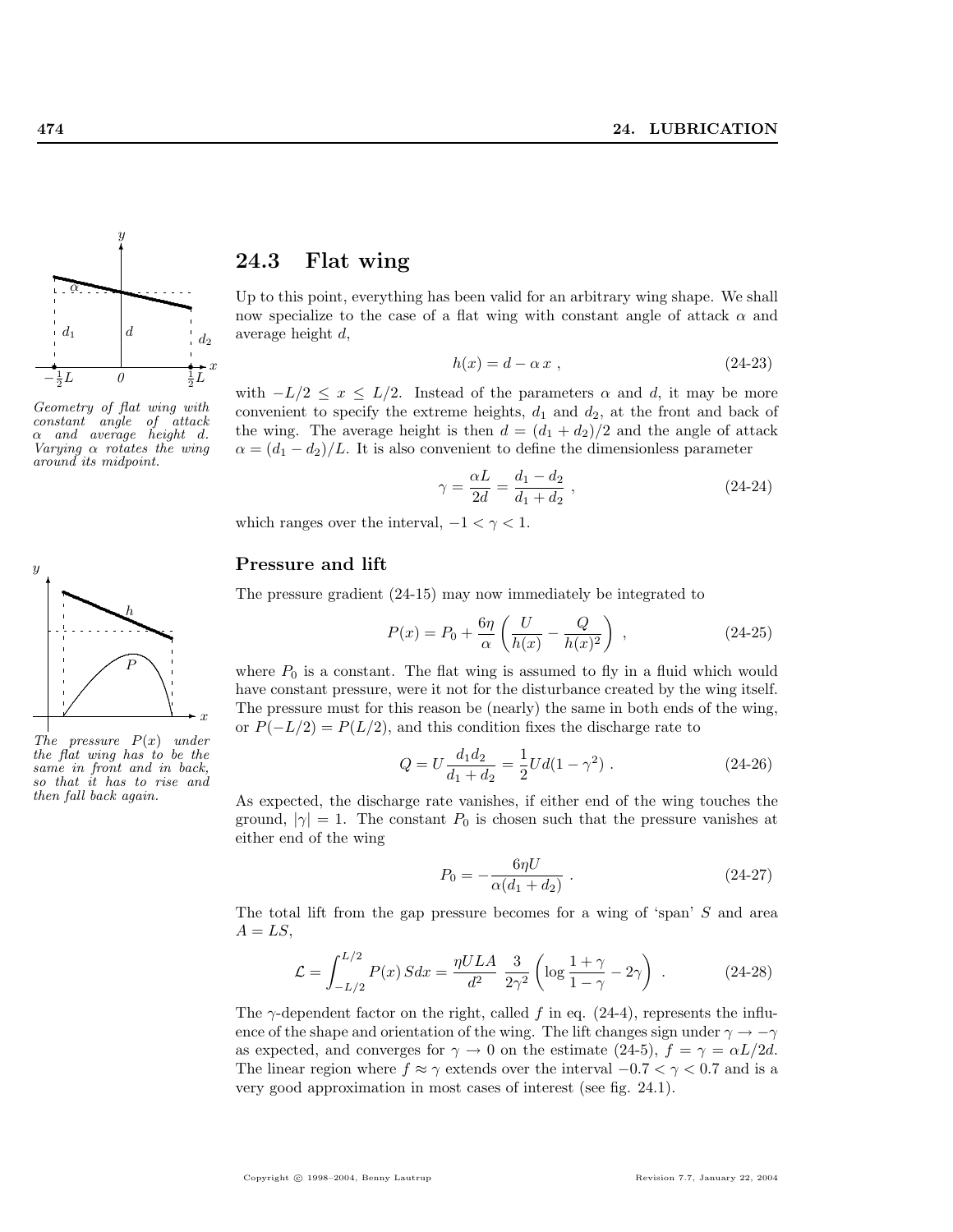

Figure 24.1: Orientation-dependent shape factors for lift , drag and moment for a flat wing as a function of  $\gamma = \alpha L/2d$ . All quantities diverge logarithmically for  $|\gamma| \to 1$ .

#### Drag

As discussed in section 24.1 the drag on the wing has two components, called skin drag arising from viscous friction and form drag arising from pressure forces projected on the direction of motion. The 'ground' also experiences a skin drag, but in this case the form drag vanishes because the ground is aligned with the direction of motion. Newton's third law tells us that the drag forces on the wing and on the ground must be equal and opposite, and this allows us to calculate the total drag on the wing,  $\mathcal{D} = \mathcal{D}_{\text{skin}} + \mathcal{D}_{\text{form}}$ , alone from the skin drag on the ground.

The shear stress on the flat ground is

$$
\sigma_{xy}|_{y=0} = \eta \left[ \frac{\partial v_x}{\partial y} + \frac{\partial v_y}{\partial x} \right]_{y=0} = -2\eta \left( \frac{2U}{h} - \frac{3Q}{h^2} \right) . \tag{24-29}
$$

Integrating the shear stress over the ground surface, and changing sign in accordance with Newton's third law, we obtain the total drag on the wing,

$$
\mathcal{D} = -\int_{-L/2}^{L/2} \sigma_{xy}|_{y=0} S dx = \frac{\eta UA}{d} \frac{1}{\gamma} \left( 2 \log \frac{1+\gamma}{1-\gamma} - 3\gamma \right) . \tag{24-30}
$$

The leading part of this expression agrees with the estimate (24-6). The drag estimate is modified by a  $\gamma$ -dependent factor which converges to unity for  $\gamma \to 0$ and like the lift diverges logarithmically for  $|\gamma| \to 1$  (see fig. 24.1). Since the form drag on a flat wing is  $\mathcal{D}_{form} = \alpha \mathcal{L}$ , the skin drag can be found by subtracting the form drag from the total,  $\mathcal{D}_{\text{skin}} = \mathcal{D} - \mathcal{D}_{\text{form}}$ .



The drag on the wing is composed of skin and form drag, whereas the drag on the ground is only skin drag. Newton's third law guarantees that the total drag on the wing is equal and opposite the drag on the ground.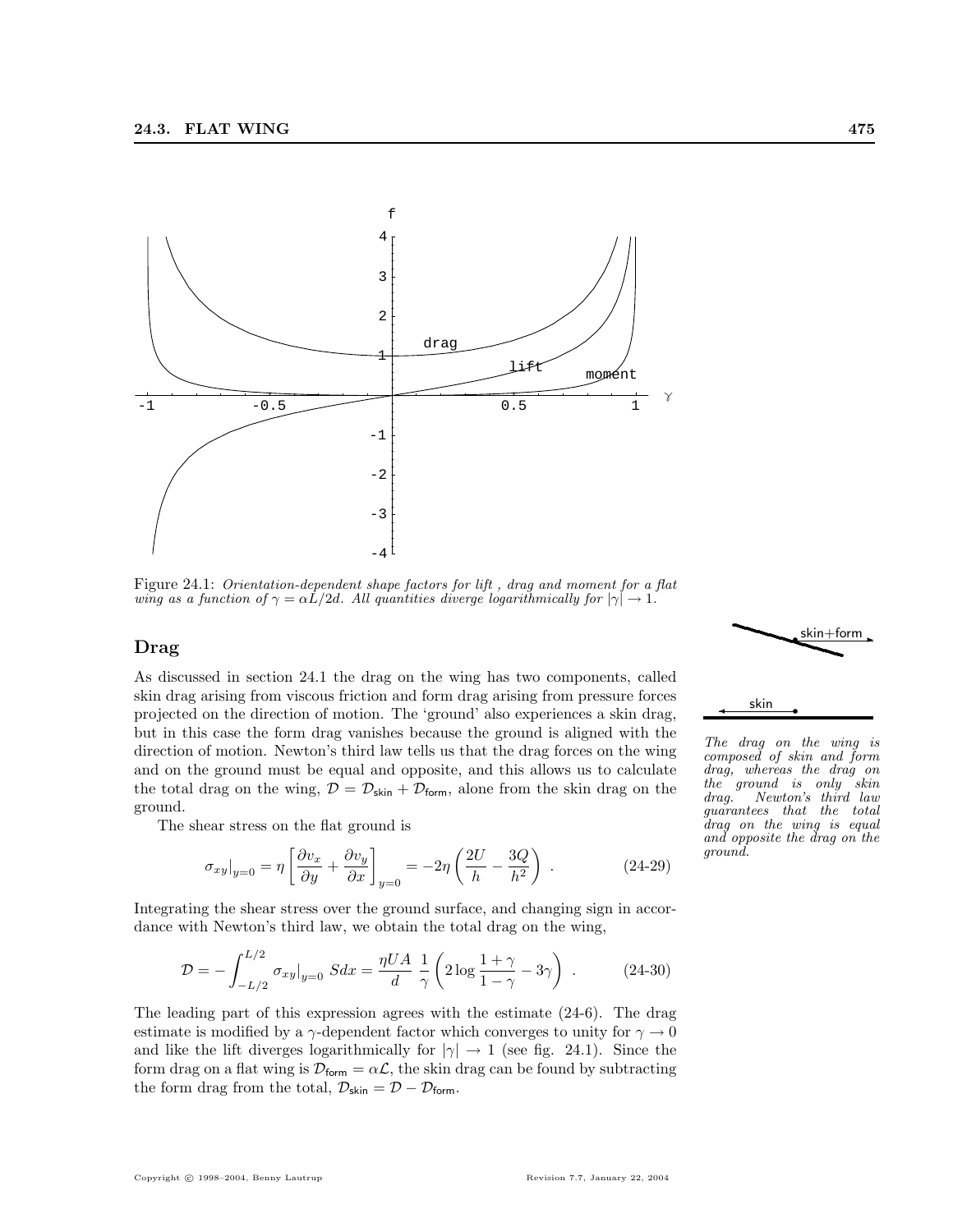#### Moment

The pressure forces create a turning moment around the center of the wing,

$$
\mathcal{M} = \int_{-L/2}^{L/2} x P(x) S dx = \frac{\eta U L^2 A}{d^2} \frac{3}{8\gamma^3} \left( (3 - \gamma^2) \log \frac{1 + \gamma}{1 - \gamma} - 6\gamma \right) . \quad (24-31)
$$

The  $\gamma$ -dependent factor is also plotted in fig. 24.1. It is always positive, but mostly very small and vanishes like  $\frac{1}{5}\gamma^2$  for  $\gamma \to 0$ . If the angle of attack  $\alpha$  is positive, the positive moment tends to rotate the wing towards the horizontal, whereas for negative  $\alpha$  the moment tends to turn the wing further into the ground.

Example 24.3.1: A completely flat unbent playing card thrown with a positive angle of attack will slowly sink further and further towards the table surface while the tiny moment rotates it towards the horizontal and the lift becomes still smaller (here we ignore again any forces acting on the upper side of the card). Thrown with a negative angle of attack, the playing card will get sucked towards the table at an increasing rate because the positive moment makes the angle of attack still more negative. Eventually, the card may catch on surface irregularities and turn over, showing its value to the dismay of the players.

# Flow reversal

From the discharge rate (24-26) it follows that the equivalent planar flow height is

$$
h_0 = (1 - \gamma^2) d,
$$
 (24-32)

so that the condition for flow reversal (24-22) becomes

$$
\gamma \frac{2x}{L} < \frac{3\gamma^2 - 1}{2} \tag{24-33}
$$

For positive angle of attack,  $\gamma > 0$ , the condition is easiest to fulfill at the front of the wing for  $x = -L/2$  where the left hand side is smallest. Solving the quadratic inequality,  $-\gamma < (3\gamma^2 - 1)/2$ , we find  $\gamma > 1/3$ . For sufficiently large positive angle of attack, there will always be flow reversal. Likewise, for sufficiently large negative angle of attack, a similar calculation shows that for  $\gamma < -1/3$ , there will also be flow reversal.



wing moving towards the left with  $\gamma = 0.7$ . The samme pattern arises, if the wing moves towards the right with  $\gamma = -0.7$ .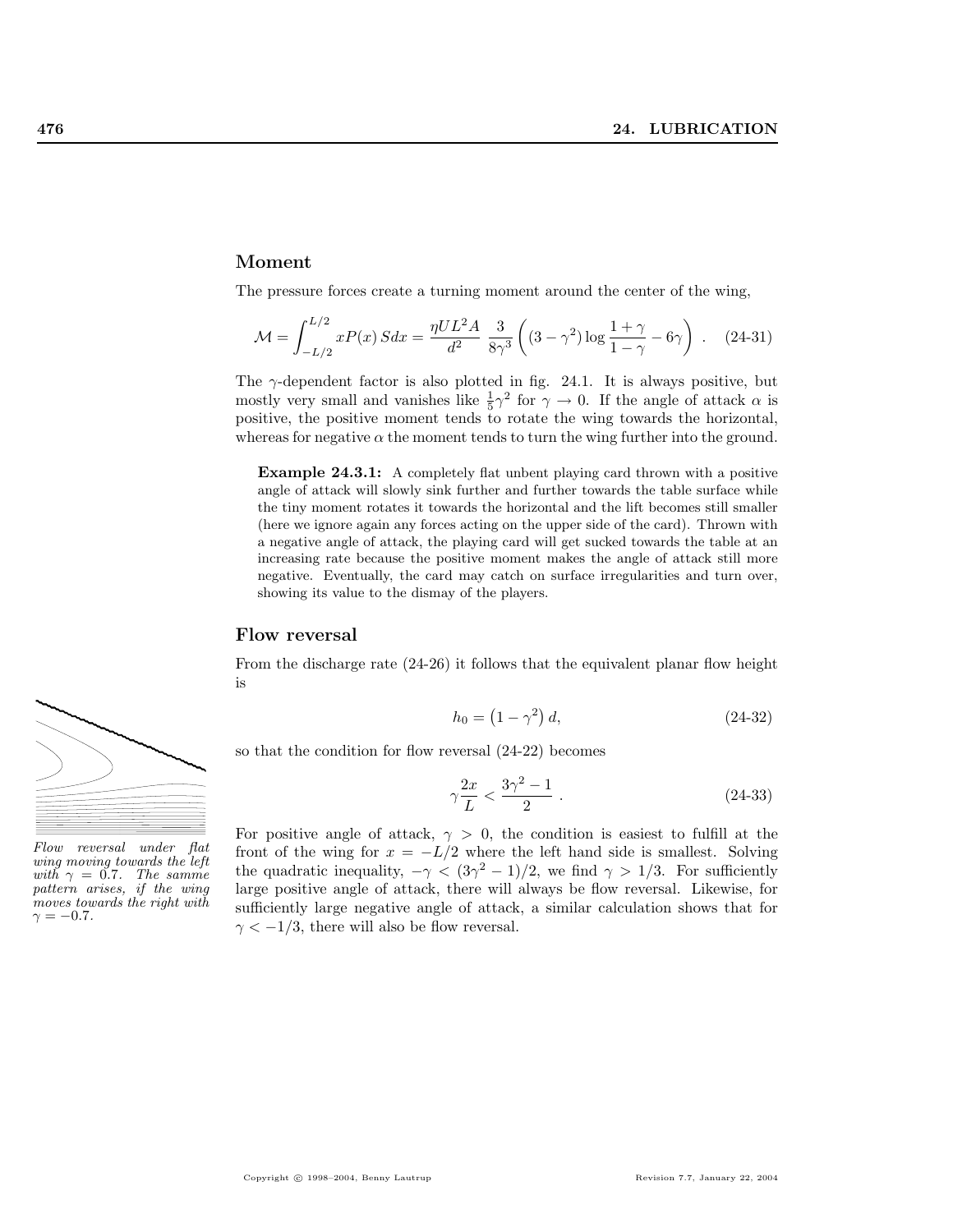# 24.4 Loaded journal bearing

In section 19.10 we discussed the case of laminar flow between two concentric rotating cylinders — the prototypical journal bearing. If the inner shaft or the outer sleeve (bushing) carries a load, the cylinders will no more be concentric but rather have their axes offset, though still parallel with respect to each other.

In a non-rotating journal bearing the lubricating fluid will be squeezed out and the shaft will come in direct contact with the sleeve. Whether the resting point of contact will be at the top or the bottom (with gravity pointing downwards) depends on whether it is the shaft or the sleeve that carries the load. When the shaft is brought into rotation, fluid will be dragged along due to the no-slip condition and forced into the narrow part of the gap, thereby creating a pressure that tends to lift the shaft away from the sleeve.

Intuitively, the pressure must be higher where the gap narrows than where it widens. This asymmetry of the pressure with respect to the point of closest approach makes the direction of the total lift force acting on the shaft parallel with the surface velocity at the point of closest approach, rather than orthogonal to it. When the shaft just starts to rotate, the direction of lift will thus be different from the direction of load, and with no other forces at play, the lift will tend to shift the shaft towards the side of the bushing, until it reaches a point where the direction of lift is opposite to the direction of the load. The end result is that the shaft is moved horizontally from its original position until the pressure in the gap has become so high that the vertical lift completely balances the load. This is the steady flow situation which we shall now study.

#### Narrow gap approximation

Let the inner cylinder have radius a and the outer radius  $b > a$  with a difference  $d = b - a$  that is assumed to be tiny,  $d \ll a$ . In a coordinate system with the z-axis coinciding with the axis of the inner cylinder, the shift of the outer cylinder may without loss of generality be taken to be in the direction of negative  $x$ . The points of the outer cylinder are determined by the equation  $(x + c)^2 + y^2 = b^2$ where  $c$  is the shift. In standard cylindrical (polar) coordinates this becomes  $r^2 + c^2 + 2rc\cos\phi = b^2$ , which to first order in c has the solution  $r = b - c\cos\phi$ . The width of the gap  $h = r - a$  between the cylinders becomes

$$
h(\phi) = d - c \cos \phi \tag{24-34}
$$

It is convenient to introduce the relative offset

$$
\gamma = \frac{c}{d} \tag{24-35}
$$

which is a dimensionless parameter that must lie in the interval  $-1 \leq \gamma \leq 1$ .

The shaft has length  $L \gg a$  and rotates at constant angular velocity  $\Omega$  with surface velocity  $U = a\Omega$ . Disregarding the possibility that lubricant may be squeezed out along the z-axis, the problem is essentially two-dimensional, such

 $\prime$  and the set of  $\prime$  $^{+}$ The pressure generated by the shaft's rotation is asymmetric with respect to the point of closest approach. The total lift  $\mathcal L$  is always<br>parallel with the direction of motion at the point of closest approach.

.

Ω

 $\overline{\phantom{a}}$ L  $^{\circ}$ 



Geometry of off-center journal bearing with a vertical load pointing downwards along the y-axis. The inner cylinder has radius a and the outer b. The outer cylinder is shifted to the left by an amount c. The inner cylinder rotates with constant angular velocity  $\Omega$  in the counter-clockwise direction.

−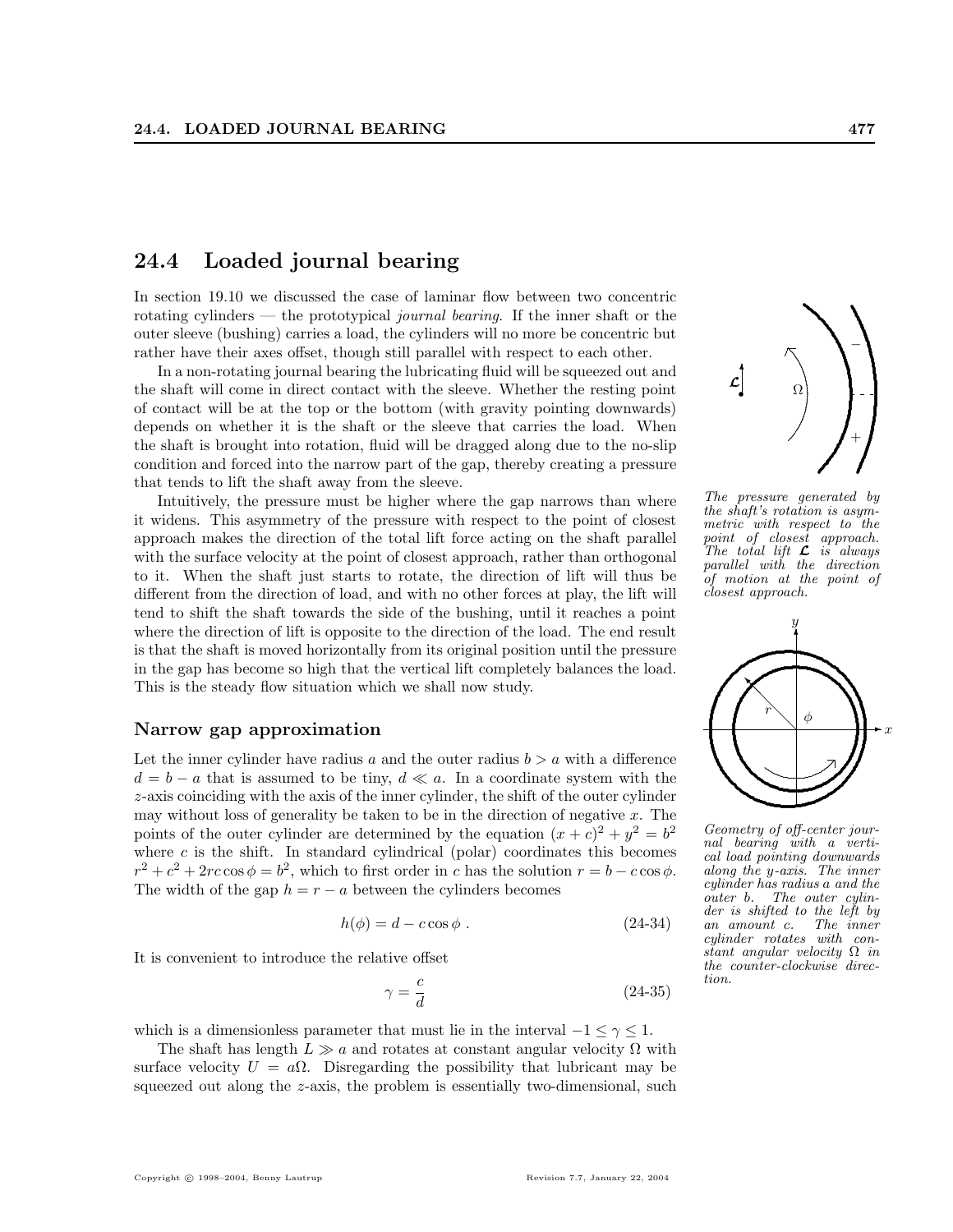

 $"Flattened"$  gap between<br>the cylinders. The inner the cylinders. cylinder replaces the flat boundary along the x-axis with  $x \rightarrow a\phi$ , and the outer cylinder replaces the curved surface with  $y \rightarrow s = r - a$ . The 'ground' velocity of the inner cylinder is  $U = a\Omega$ 

that the longitudinal field vanishes,  $v_z = 0$ , and the azimuthal and radial fields,  $v_{\phi}$  and  $v_r$ , can only depend on r and  $\phi$ , but not on z.

In this approximation, the general theory of flow in a narrow gap (section 24.2) may be brought into play, replacing x by  $a\phi$  and y by  $s = r - a$ . The velocity components are

$$
v_{\phi} = U \frac{(h-s)(h-3s)}{h^2} + Q \frac{6s(h-s)}{h^3} , \qquad (24-36)
$$

$$
v_r = 2\alpha \left(\frac{U}{h^3} - \frac{3Q}{h^4}\right) s^2 (h - s) \ . \tag{24-37}
$$

The pressure can only depend on  $\phi$  and from (24-15) we get

$$
P'(\phi) = 6a\eta \left( \frac{U}{h(\phi)^2} - \frac{2Q}{h(\phi)^3} \right) .
$$
 (24-38)

Using that  $P(2\pi) = P(0)$ , we find (see problem 24.5) by integrating this expression over  $0 \le \phi \le 2\pi$ , the lubricant discharge rate per unit of shaft length

$$
Q = Ud \frac{1 - \gamma^2}{2 + \gamma^2} \,. \tag{24-39}
$$

For  $\gamma = 0$  where the cylinders are concentric, this is the well-known result from Couette flow. In the other extreme  $|\gamma|=1$  where the cylinders touch, it vanishes, as one would expect.

#### Lift

Normalizing the pressure to vanish for  $\phi = 0$ , we may check by differentiation that the pressure is,

$$
P(\phi) = -\frac{6\eta U a}{d^2} \frac{\gamma (2 - \gamma \cos \phi) \sin \phi}{(2 + \gamma^2)(1 - \gamma \cos \phi)^2} .
$$
 (24-40)

If  $\gamma > 0$ , the pressure is positive for  $\phi < 0$  and negative for  $\phi > 0$ . The total pressure force on the inner cylinder is a vector

$$
\mathcal{L} = (\mathcal{L}_x, \mathcal{L}_y) = \oint_{r=a} (-p) dS = -\int_0^{2\pi} P(\phi)(\cos \phi, \sin \phi) L a d\phi \,. \tag{24-41}
$$

It follows explicitly from the symmetry of the pressure that  $\mathcal{L}_x = 0$ , whereas (see problem 24.4)

$$
\mathcal{L}_y = \frac{6\pi\eta\Omega a^3 L}{d^2} \frac{2\gamma}{(2+\gamma^2)\sqrt{1-\gamma^2}}.
$$
\n(24-42)

Since the area of the shaft is  $A = 2\pi aL$ , this expression is of the same general form as the estimate (24-4), and positive for  $\gamma > 0$ , as expected.

The behavior of the  $\gamma$ -dependent factor in (24-42) is shown in fig. 24.2. It is nearly linear in the interval  $-0.9 < \gamma < 0.9$ , outside which it diverges rapidly. This divergence permits the bearing to carry any size load by adjusting  $\gamma$  to be sufficiently close to unity. But there is a price to pay, as we shall now see.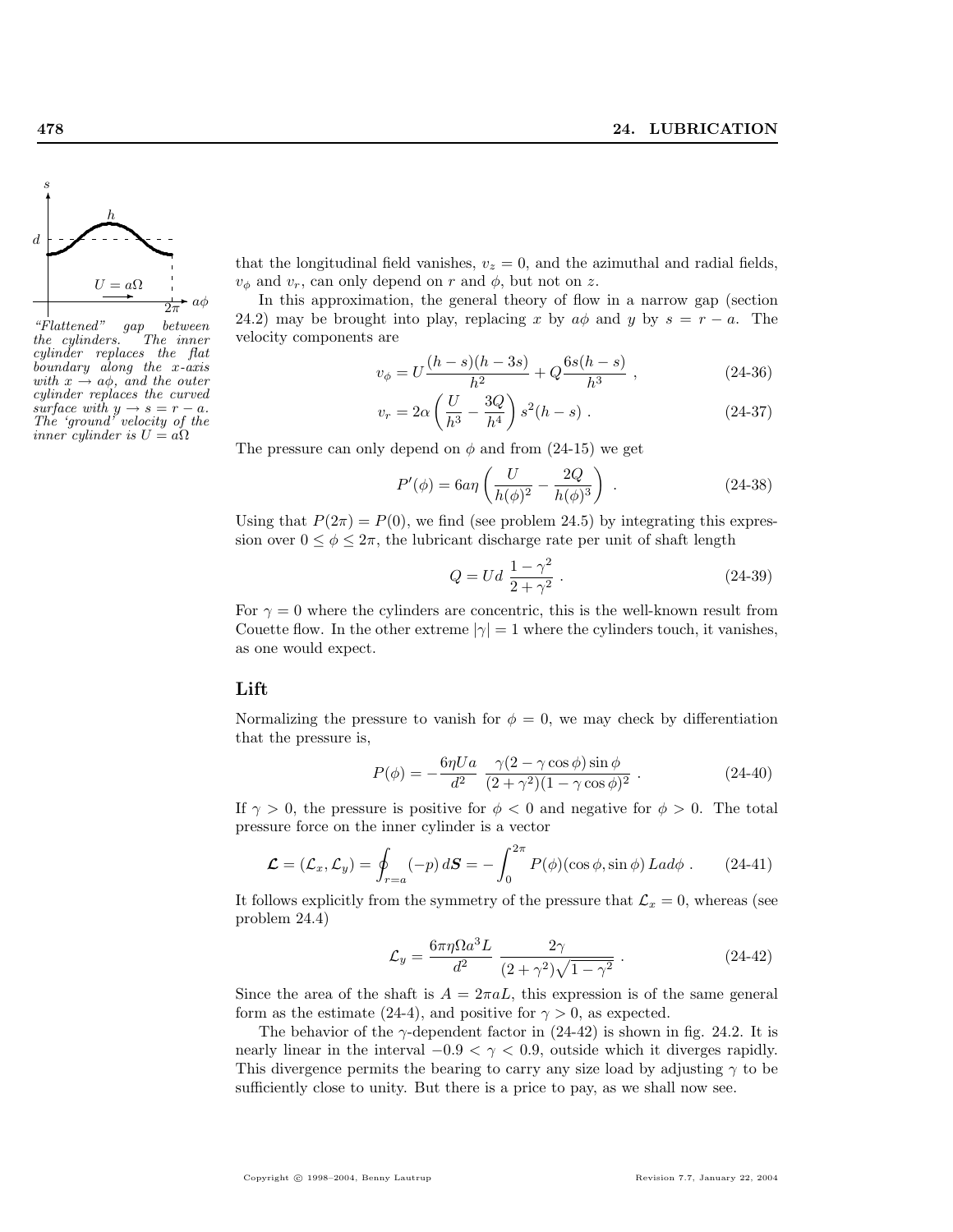

Figure 24.2: Orientation-dependent shape factors for lift and dissipation for a journal bearing as a function of the relative center offset,  $\gamma = c/d$ . Both quantities diverge as an inverse squareroot for  $|\gamma| \to 1$ .

#### Drag moment and dissipation

The shear stress at the surface of the shaft is

$$
\sigma_{\phi r} \approx \eta \left. \frac{\partial v_{\phi}}{\partial s} \right|_{s=0} = -2\eta \left( \frac{2U}{h} - \frac{3Q}{h^2} \right) \,. \tag{24-43}
$$

The total moment of shear stress around the center of the shaft becomes (problem 24.5)

$$
\mathcal{M} = \int_0^{2\pi} a \sigma_{\phi r} L a d\phi = -\frac{2\pi \eta U L a^2}{d} \frac{2}{\sqrt{1 - \gamma^2}} \frac{1 + 2\gamma^2}{2 + \gamma^2} .
$$
 (24-44)

It is negative as one would expect and the rate of work performed by the external forces is obtained by multiplying with  $-\Omega$ ,

$$
P = \frac{2\pi\eta\Omega^2 a^3 L}{d} \frac{2}{\sqrt{1-\gamma^2}} \frac{1+2\gamma^2}{2+\gamma^2} .
$$
 (24-45)

For  $\gamma \to 0$  the dissipated power approaches the result for the unloaded bearing (19-64), whereas for  $|\gamma| \to 1$  it diverges (like lift) as an inverse squareroot. The large heat dissipation in heavily loaded journal bearings can be avoided by employing rollers or balls to keep the shaft centered in the bushing.

The ratio of dissipated power to lift,

$$
\frac{P}{\mathcal{L}_y} = \frac{1 + 2\gamma^2}{\gamma} \ \Omega d \ , \tag{24-46}
$$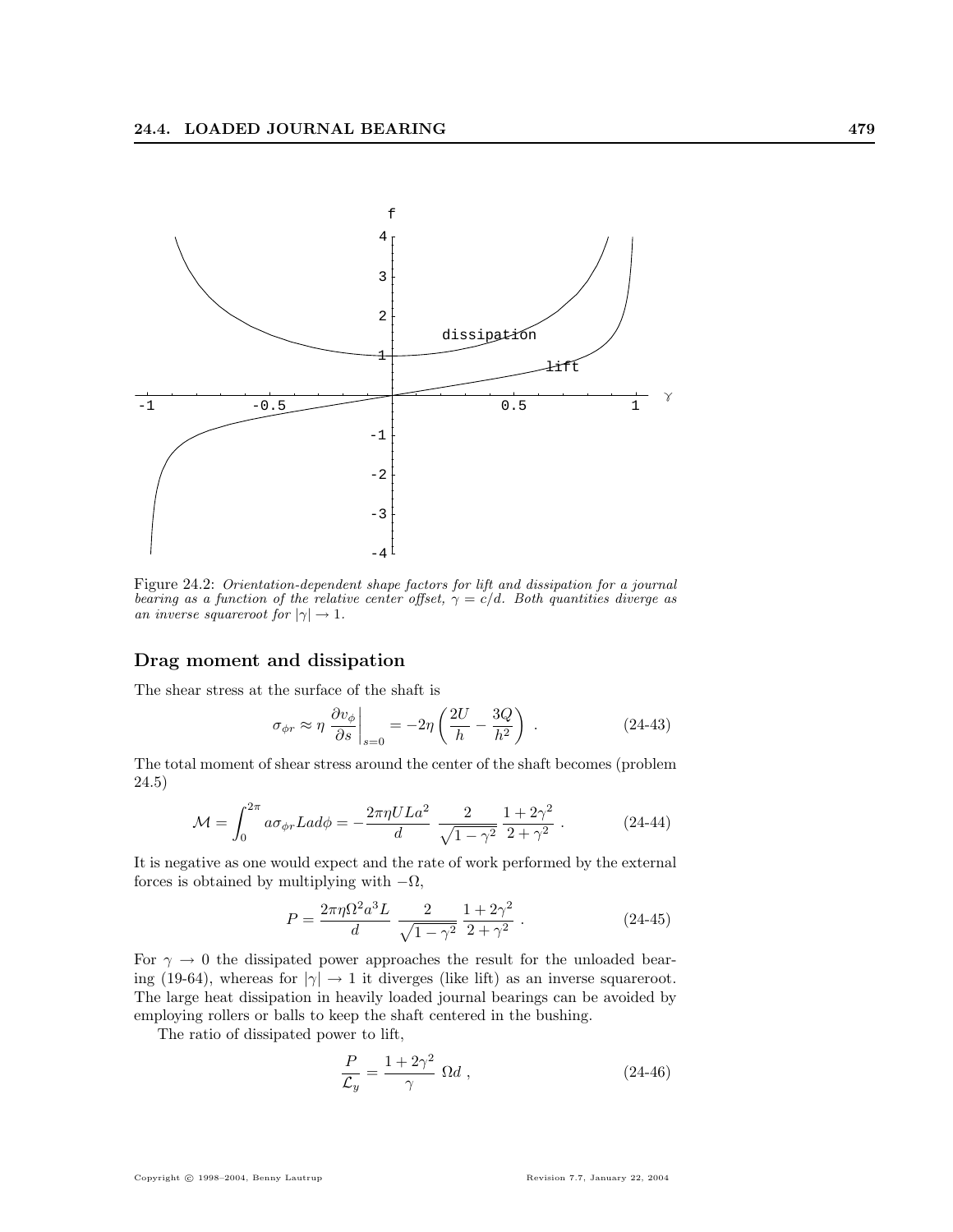

Figure 24.3: Creeping flow pattern in loaded journal bearing with  $d/a = 0.4$  and  $\gamma =$ 0.6. Notice the reversed flow, in the form of a counter-rotating roller, near  $\phi = \pi$ .

is finite for  $|\gamma| \to 1$ . Since a heavily loaded bearing has  $|\gamma| \approx 1$ , the ratio becomes  $P/\mathcal{L}_y \approx 2\Omega d$  in this limit, and since the lift must equal the load, this makes it easy to calculate the dissipated power.

#### Flow reversal

The narrow gap between the cylinders looks like a flat gap with a widening bump opposite the point of closest contact. The discussion in section 24.2 leads to the expectation that there will arise a stationary flow-reversing "roller" at this point (see fig. 24.4). The equivalent planar flow gap is obtained from (24-39),

$$
h_0 = 2d \frac{1 - \gamma^2}{2 + \gamma^2},
$$
\n(24-47)

so that the general condition (24-22) becomes

$$
1 - \gamma \cos \phi > 3 \frac{1 - \gamma^2}{2 + \gamma^2} \,. \tag{24-48}
$$

The left hand side is (for positive  $\gamma$ ) largest for  $\phi = \pi$ , as expected. Solving the inequality  $1 + \gamma > 3(1 - \gamma^2)/(2 + \gamma^2)$ , we obtain  $\gamma > (\sqrt{13} - 3)/2 \approx 0.303$ .